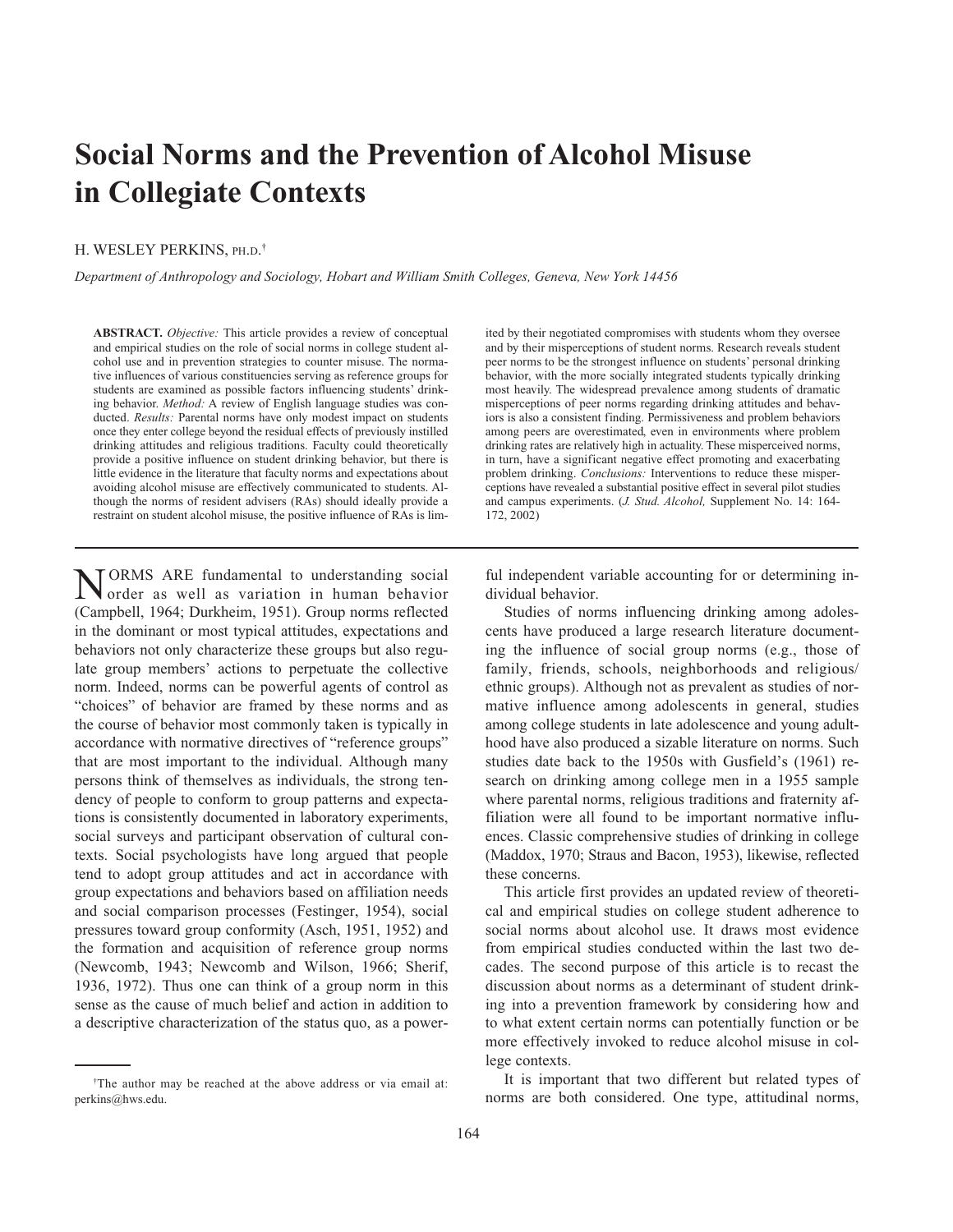refers to widely shared beliefs or expectations in a social group about how people in general or members of the group ought to behave in various circumstances. This notion focuses on what the majority of group members typically think is morally correct or conventionally acceptable behavior. The other type, behavioral norms, refers to the most common actions actually exhibited in a social group, be it the modal category or statistical average representing what is most typical behavior of group members. Both types of norms are relevant for the prevention field in higher education in that both can be independent variables having an impact on the individual. How most other community members believe everyone should behave and what behavior is most common may be correlated, of course, but each component may also be somewhat distinct and play a part in prevention initiatives.

## **Reference Group Normative Influences on Students**

Several constituencies have relationships and sufficient contact with college students so that they may act as reference groups establishing and communicating norms. The extent and results of research vary considerably, however, with regard to impact of these normative groups.

#### *Parents*

Parents may serve as one reference group for students making the transition to adulthood as they enter college and begin to take on adult roles. Certainly parents can, and sometimes do, communicate their expectations for their sons and daughters going off to college. These moral/behavioral guidelines may range from expected abstinence to expectations of consumption facilitated by parents playing the role of alcohol suppliers to underage students. Parental norms may be communicated directly in discussions with offspring or assimilated through observation of parents' styles or levels of drinking behavior.

Studies of the power (or lack thereof) of parental norms on student drinking in college are limited. Research to date, however, has demonstrated relatively little direct impact of parental values and behavior on college students. There is some evidence of a connection between problematic drinking behavior of students and problematic parental drinking (see Bradley et al., 1992; Karwacki and Bradley, 1996; Perkins and Berkowitz, 1991). This may be viewed to some degree as the impact of family norms or collective parental values and expectations, but in the cases of children of alcoholics (which can represent about one-fifth of students on most campuses), it is also likely to reflect a combination of biological influence and modeled behavior from an individual alcoholic parent (Sher, 1991). Most research on parental influence in general, however, typically shows a declining impact of parents as youth grow older and as

peers become more important determinants of their behavior. Indeed, as demonstrated in research on high school students (Beck and Treiman, 1996), only a relatively small normative influence of parents has been noted in years immediately preceding college. Thus, by the time most students go to college, parents' ability to directly influence students' drinking style may have waned considerably, especially if students have moved out to attend a residential college.

Even with reduced contact, however, parental norms may remain as a residual influence on students' drinking through internalized parental attitudes and modeled behavior. In a nationwide survey of college students (Wechsler et al., 1995), whether or not a parent was an abstainer and if the family approved or disapproved of alcohol use each had a modest impact on reducing the chances of the student being a high-risk drinker. Family view of alcohol was dropped out of the final equation for most efficient predictors in this study, however, leaving only parents' abstention as a contributing factor. In a survey of first-year students in a southern university, Lo (1995) found a modest effect of parental norms, which was stronger for female than male students. Parents' normative influence on drinking may be primarily exerted through the effect of religious beliefs and traditions passed down from parents to the offspring that influence drinking (Perkins, 1985, 1987). Among students attending a northeastern college, Perkins (1985) found very little influence of parental attitudes on student drinking once the student's religious tradition and strength of religious commitment were controlled.

## *Faculty*

Most discussion and research on faculty contributions to misuse of alcohol have come under the rubric of "curriculum infusion" and have largely concentrated on educational strategies that impart pharmacological and risk knowledge to students. Evaluation studies of this approach suggest that the strategy, while making students more knowledgeable about characteristics of alcohol, rarely produces any notable benefit in terms of reductions in problem drinking (Duitsman and Cychosz, 1997; Robinson et al., 1993b). Furthermore, voluntary education offered specifically on risks and dangers of drinking, whether delivered by faculty or health/peer counseling staff, is likely to reach only the least problematic students due to self-selection into these programs (Scott et al., 1997). Nevertheless, in their roles as teachers and mentors, faculty are presumed to be an important reference group for students. Very little scientific research has been conducted to examine faculty impact on student alcohol use in this capacity, but there is a good deal of speculation about the positive or negative influence of faculty norms in terms of course instruction, role model behavior and personal values communicated to students.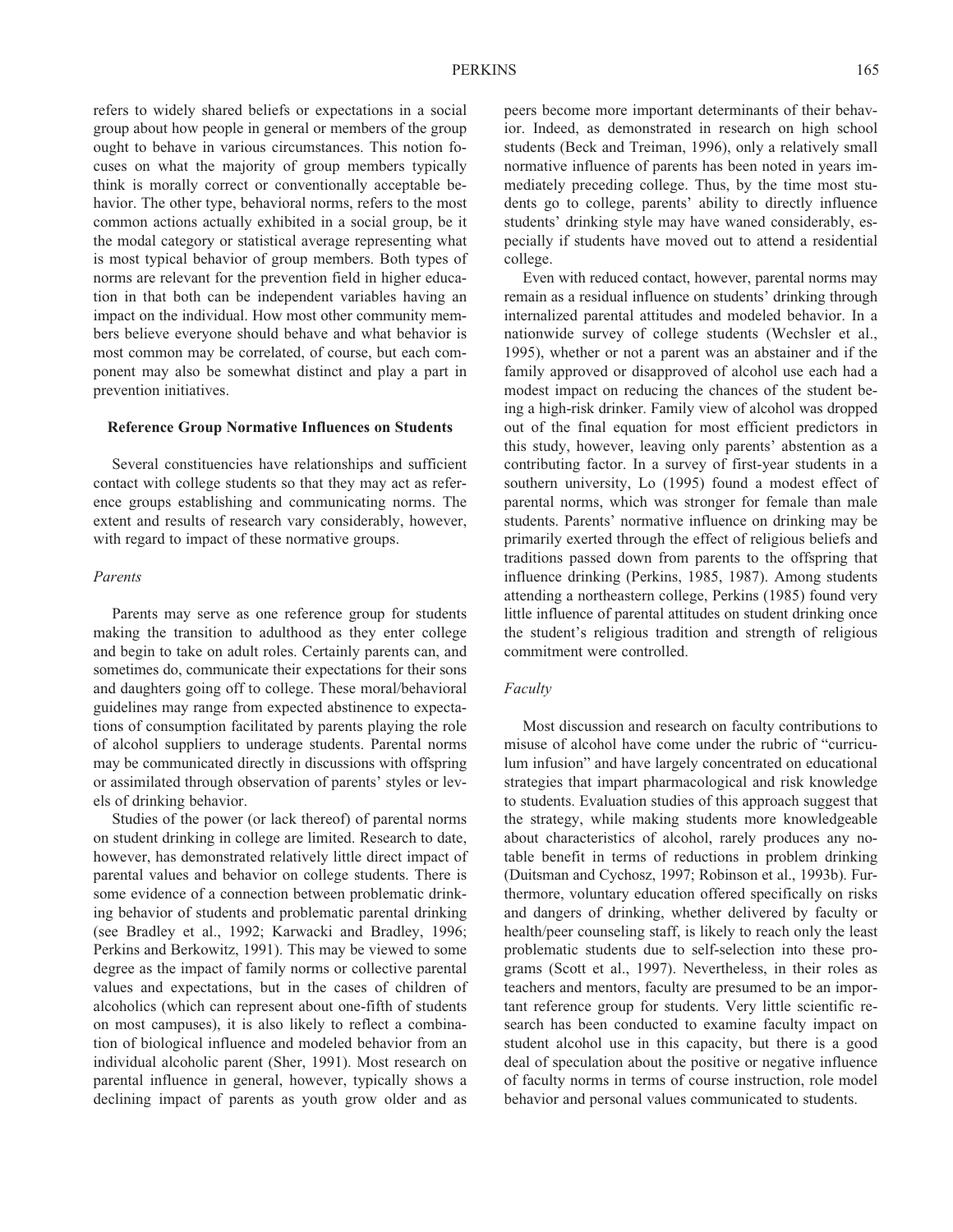Research has demonstrated not only large differences between faculty and student consumption patterns, but also differences in what is thought to be indicative of problem drinking where faculty are more conservative in their judgments about consumption levels, frequency of intoxication and inappropriate drinking times, even after controlling for the differences in personal consumption levels (Leavy and Dunlosky, 1989). Indeed, many faculty view student alcohol misuse as a significant problem, are quite interested in the welfare of their students and are concerned about the impact of drinking on academic work; yet relatively few are actively involved in prevention efforts or speaking out on campus (Ryan and DeJong, 1998). Thus faculty teaching an expanded array of topics and issues about drinking across the curriculum (Gonzalez, 1988) and incorporating discussions of both student and faculty values, attitudes and behaviors in this type of broader curriculum infusion may be key to effectiveness as faculty norms are given greater visibility. This type of curriculum infusion might be promoted in first-year general education, sociology, psychology, ethics, philosophy and gender-related courses, for example. In addition to achieving a more comprehensive exposure to issues of alcohol use, this kind of teaching might help make students more aware of faculty norms (and vice versa) as an additional normative influence on students.

Faculty norms concerning academic class expectations in general may be an important component of prevention, if collectively acknowledged and practiced in teaching. Maintaining deadlines and standards and giving concrete and immediate feedback to students about academic performance will help reveal (and possibly curtail) emerging drinking problems among specific students more quickly as these problems often take a toll on academic work (Perkins, this supplement; Ryan and DeJong, 1998). Faculty may also be important normative agents if willing to compassionately confront and refer students who are perceived to have a drinking problem (Margolis, 1992). Although one study suggests that faculty are more likely to take action to assist or confront a student than to do so with a colleague, they are still hesitant or ambivalent in many cases about intervening individually (Scott and Stevens, 1998). Thus the contribution of faculty in deterring student alcohol misuse might be strengthened if they *collectively* encourage each other to intervene, making the practice a community standard. Faculty initiatives as well as research data to assess this approach are woefully lacking, however.

## *Resident advisers*

In colleges and universities with residential living facilities, the residential advisers (RAs) are another potential reference group providing normative standards for students. Indeed, for beginning first-year students, these older undergraduates or graduate students are often the first students representing both institutional and student culture that are encountered. Thus RAs may be watched and listened to closely and may be very important in communicating norms through their initial verbal contacts and personal behavior when interacting with new students. What little research there is on RA norms suggests they are quite similar to average student characteristics with regard to alcohol use (Andrews, 1987; Berkowitz and Perkins, 1986), although variation among RAs as individuals may tend to be less extreme and thus more representative of relative moderation (Berkowitz and Perkins, 1986).

Dealing with student alcohol misuse is among the most frequent issues RAs note they must face, a consistent finding over decades (Schuh et al., 1988). Over the course of the academic year, RAs may compromise to some degree with the normative standards of their student residents as they come to informal mutual agreements about how, when and to what degree rules will be enforced. They may even teach residents how to break drinking rules by talking to them about using discretion and showing them how to break these rules under circumstances of social control. Based on interview research with RAs, Rubington (1990) concluded that they promoted a norm in their words and actions that had less to do with moderating or limiting amounts of alcohol than with residents drinking behind closed doors, minding their own business and keeping their noise levels down, so that they would not disturb their neighbors and force the RA to act as an official rule enforcer.

## *Peer norms*

Most research in general has found that by late adolescence peers are typically the strongest influence on personal behavior, especially with regard to alcohol and substance use (Kandel, 1980, 1985), and traditional-age college students appear to be no exception in this regard. For example, Lo's (1995) study of first-year students at a southern university found that peer norms were stronger predictors of level of intoxication than were parental norms, with peer influence being greatest for men. Likewise, Perkins' (1985) study of a cross-section of undergraduates at a northeastern college found peer influences (perceived friends' drinking norm and fraternity membership) to be much stronger predictors of alcohol consumption than other background factors including religion, gender and parents' attitudes. The strength of peer influence may be key to understanding findings where students will exhibit drinking behaviors on occasion that they oppose in terms of their personal attitudes (Robinson et al., 1993a). Furthermore, peer norms may be of particular importance in "peer-intensive" college contexts, for example, undergraduate and residential institutions where students lack frequent contact with parents,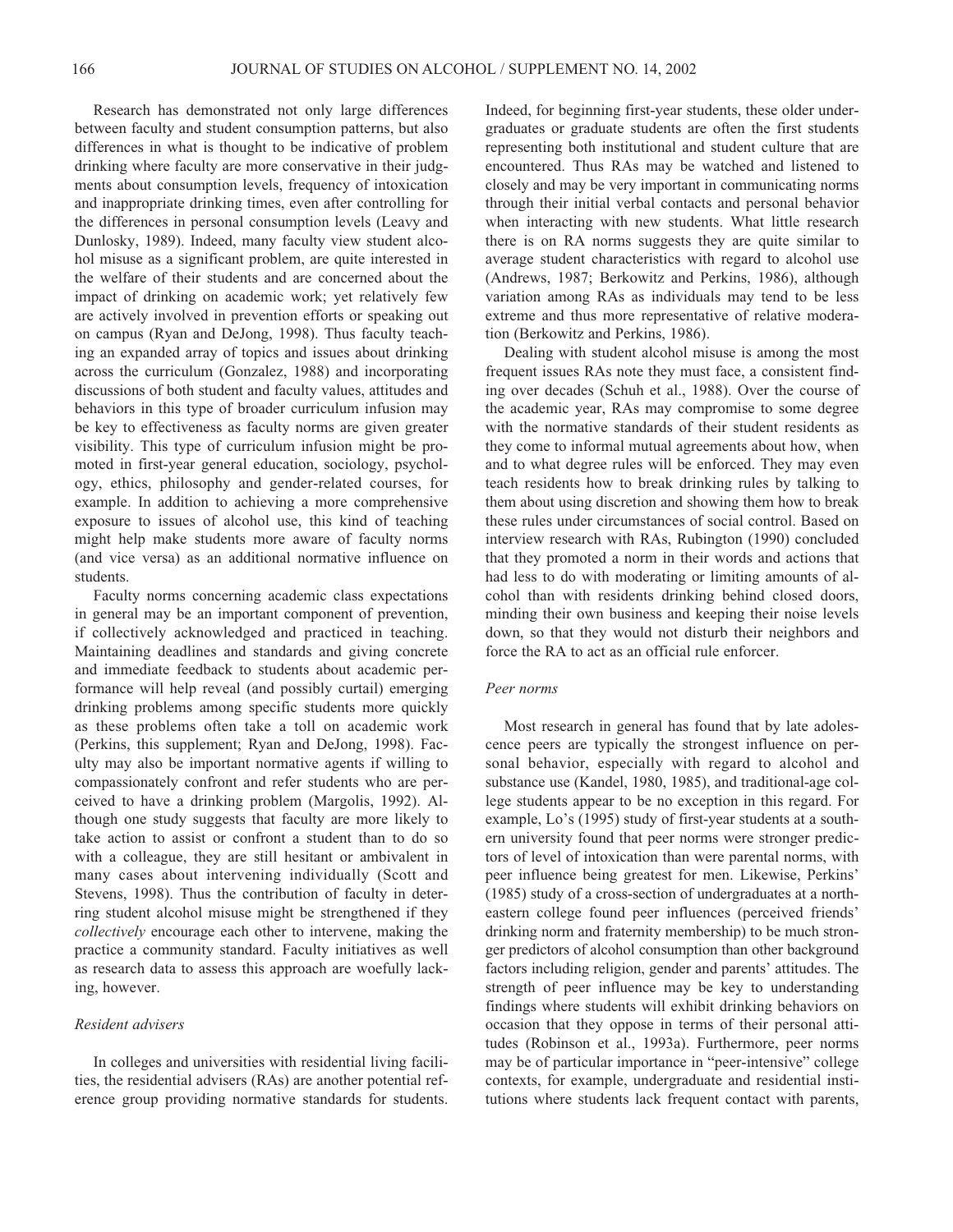siblings and other reference groups such as religious communities and full-time employment.

Given the relative strength of peer influence and assuming that students' drinking norms are more permissive than the norms of other constituencies that may influence an individual student's behavior in most colleges, then findings showing the more socially integrated students as heavier drinkers make sense. For example, in a nationwide college survey (Wechsler et al., 1995), measures reflecting intensive peer exposure—having five or more close student friends, socializing with friends more than 2 hours per day and living in a fraternity or sorority—predicted significantly higher levels of heavy drinking after controlling for demographic factors and other student activities. In another study of college students nationwide (Leichliter et al., 1998), athletes consumed significantly more alcohol and experienced more drinking problems than nonathletes. Leaders among these athletes were not more responsible with regard to drinking. In fact, male athletic leaders consumed more alcohol and suffered more consequences than did the other male team members. In research on undergraduates at one state university, Orcutt (1991) found that although students who were generally light drinkers did not increase their drinking in the presence of close friends, students disposed to drink heavily did so among friends. The latter type of student may have viewed the presence of peers, presumably perceived to be of like mind, as encouragement or normative support for them to act on their drinking preferences. Martin and Hoffman (1993), studying undergraduates at an eastern university, found that peer influence in terms of the number of college and noncollege friends who drank was a significant predictor of personal consumption even after controlling for the individual's living environment and positive expectancies associated with alcohol use.

#### **Misperceptions of Peer Norms**

Although peer norms, which are typically more permissive than other group norms, appear quite influential, research has also clearly documented pervasive differences between what students believe to be their peer norms and what are the actual norms. This finding applies to both types of norms (commonly held attitudes about correct behavior and the most commonly exhibited behaviors concerning alcohol use). Most students tend to think that their peers are, on average, more permissive in personal drinking attitudes than is the case, and likewise that peers consume more frequently and more heavily, on average, than is really the norm. In an initial study identifying and examining this phenomenon in one undergraduate college population, Perkins and Berkowitz (1986) found that more than three-quarters of students believed that one should never drink to intoxication or that intoxication was acceptable only in limited circumstances. Yet almost two-thirds of these same students thought their peers believed that frequent intoxication or intoxication that did interfere with academics and other responsibilities was acceptable. This gross misperception of peer attitudes was not simply the result of a particular historical situation momentarily distorting students' perceptions. Surveys conducted over several years consistently demonstrated misperceptions of similar magnitude (Berkowitz and Perkins, 1986; Perkins, 1994).

Subsequent research on this phenomenon identified misperceptions of peer norms at other schools as well. For example, students at a New England state university (Burrell, 1990) described their friends as heavier drinkers than themselves. Among students attending a large western university (Baer and Carney, 1993; Baer et al., 1991), misperceptions of peer drinking norms were found to persist across gender and housing types. Prentice and Miller (1993) found misperceptions of peers' attitudinal norms about drinking among students at an Ivy League university. In research that included faculty and staff as well as students on two southwestern university campuses, heavy drinking and drunk driving in the university population as a whole was substantially overestimated compared with actual rates at both schools (Agostinelli and Miller, 1994). Among students attending a university in the Northwest, Page et al. (1999) found that both males and females overestimated the extent of heavy episodic drinking among their peers of the same and opposite gender.

In research conducted on nationwide data from institutions that have participated in the Core Institute Survey on Alcohol and Drugs (Perkins et al., 1999), it was found that at every one of the 100 colleges and universities in the study, most students perceived much more frequent use of alcohol among their peers than actually occurred at their school. This pattern was the result at each particular institution, regardless of the actual norm for the frequency of use. Thus exaggerated misperceptions of alcohol norms are commonly entrenched at schools across the country, in private and public schools of every size and in every region. These patterns of exaggerated perceptions have been found to appear consistently for all other types of drugs too in substance use research (Perkins, 1994; Perkins et al., 1999). Misperceived norms also exist across subpopulations categorized by gender, ethnic group, residential circumstances and Greek affiliation (see Baer and Carney, 1993; Baer et al., 1991; Borsari and Carey, 1999). They may have different levels of actual use but the misperceptions are widely held across most subpopulations in college. Furthermore, these misperceived norms are not unique to college populations; they can also be found in high school contexts (Beck and Treiman, 1996) and in statewide populations of young adults (Linkenbach, 1999).

Theoretical explanation of the causes of these misperceptions (Perkins, 1997) points to phenomena operating at the psychological, social and cultural levels. At a cognitive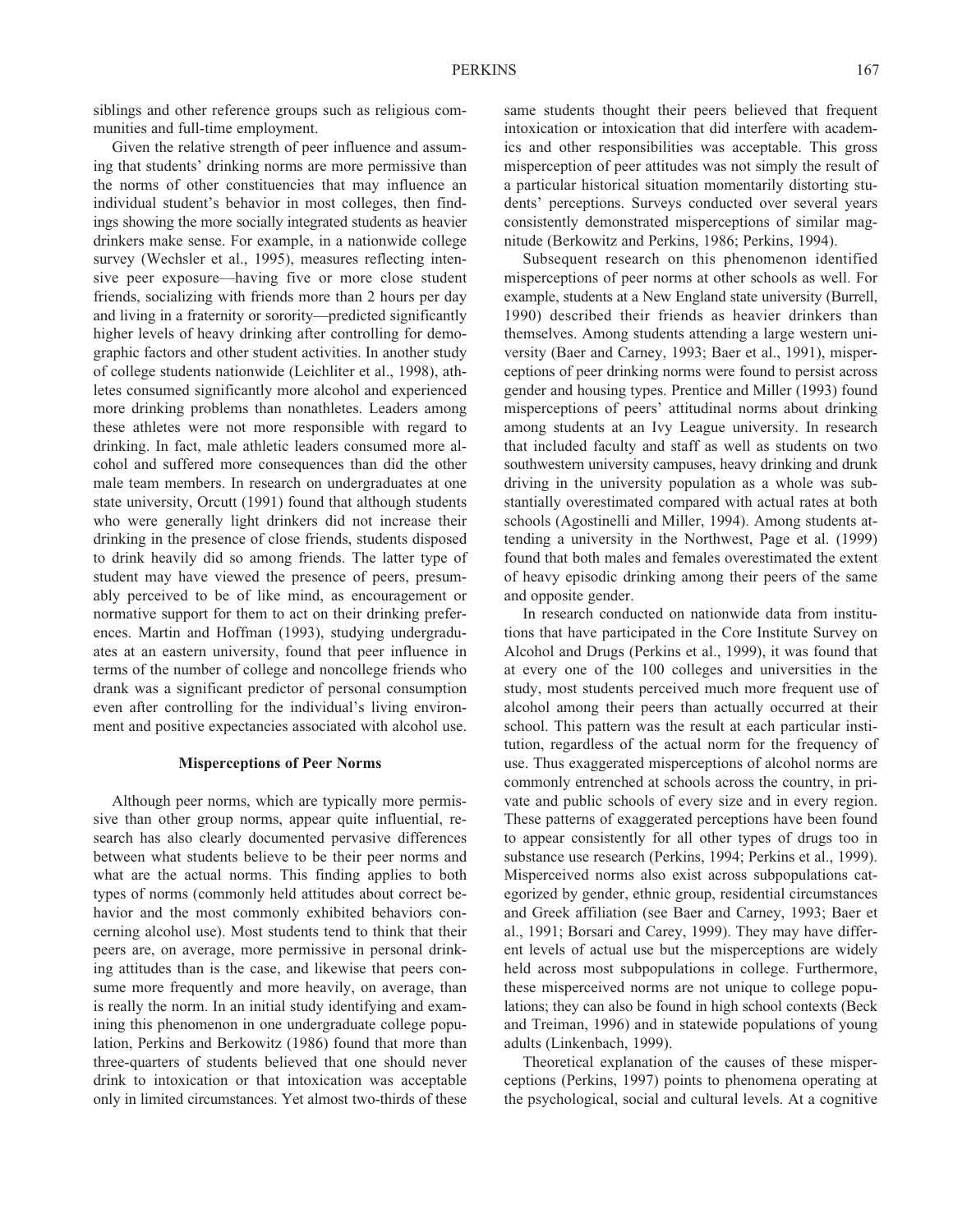level, psychologists have demonstrated that humans are prone to error in overly attributing actions of other people to their dispositions rather than to environmental contexts in which the behaviors occur because the observers lack the information to make accurate attributions about the cause of other people's behavior. Thus, when students observe a peer in an intoxicated state, they tend to attribute the drunken state to that student's typical lifestyle or disposition in order to account for it if the behavior cannot be contextualized as an unfortunate and atypical occurrence. Without the information needed to contextualize occasional problem drinking behavior by other students, this behavior becomes perceived as more common or typical of them than is actually the case as the observer's mind continually attempts to account for peer behavior. Added to this phenomenon is the fact that public intoxicated behavior is often quite vivid as observed by others in social situations. When a student does gets drunk, it may be quite entertaining as he or she acts out in a comical way. It may be sad or disgusting when a student gets sick or vomits in front of other students or passes out in a public setting. It may be frightening if a student belligerently attacks others in an intoxicated state. Yet no matter whether the affective experience is positive or negative for the observer, these occurrences involving student drinking are easily remembered and frequently talked about in subsequent social conversations with peers. Students, like most people, do not undertake an assessment to get an accurate accounting of all behavior in social situations. They simply retain what is most memorable and give it disproportionate weight in subsequent estimates of what is typical and in social conversations, which further exaggerate the perceived drinking norm among students. Lastly, at the cultural level, the popular entertainment media contribute heavily to the production and reinforcement of misperceptions through films, television shows and advertisements that disproportionately and unrealistically emphasize heavy drinking as part of youth culture.

Once established in the minds of most students, these exaggerated perceptions of student drinking norms are likely to have substantial consequences on personal use as students wish to or feel pressured to conform to erroneously perceived expectations of peers (Perkins, 1997). Several studies on college students at large and small schools in various regions support this claim by showing that perceived social norms are significantly correlated with students' personal drinking behavior (Clapp and McDonnell, 2000; Nagoshi, 1999; Page et al., 1999; Perkins and Berkowitz, 1986; Perkins and Wechsler, 1996; Wood et al., 1992). It is a sociological dictum that if situations are perceived as real, they are real in their consequences; perceptions of reality can ultimately produce behaviors leading to a "self-fulfilling prophecy" (Merton, 1957). Alcohol use and misuse may actually increase as students behave,

at least in part, in accordance with their misperceptions of peer expectations regarding drinking, thus producing at least a partially self-fulfilling prophecy. That is, actual drinking norms are pulled higher by these misperceptions than would otherwise be the case, which, in turn, helps to extend the exaggerated perceptions even more in a vicious cycle. The process is limited only by the fact that a large number of students enter and leave the college community each year.

Furthermore, misperceptions of the norm discourage the more responsible students from publicly expressing opposition to heavy drinking and from intervening in potential situations of peer alcohol misuse (Perkins, 1997). Prentice and Miller (1993) demonstrated that when students with moderate or more conservative attitudes about alcohol use mistakenly believed their position was quite discrepant from the norm, they felt more alienated from the university and student peers. What appears then to be a lack of opposition to heavy drinking further extends and reinforces the misperceived peer norm about what is acceptable behavior.

Thus students with the most permissive personal attitudes and who exhibit the most extreme drinking behavior are bolstered by the misperceptions they (and others) hold and articulate, which make them believe they are in a comfortable, albeit fictitious, majority. In contrast, students who are at the highest risk in terms of their own permissive attitudes and yet happen to have a more moderate (i.e., more realistic) perception of their peers' norm for alcohol use are in a more cognitively dissonant circumstance, which makes it more difficult for them to act on their attitudes and drink heavily (Perkins and Berkowitz, 1986). Perkins and Wechsler's (1996) research based on nationwide data from 17,592 students attending 140 institutions found that, even after controlling for the actual norm on the student's campus and his or her personal attitude, differing personal perceptions of the local campus drinking culture as more or less permissive had a significant impact on students' own use and drinking problems. Moreover, the effect of these perceptions was strongest in accentuating or constraining alcohol misuse by those students with the most permissive personal attitudes. This study, furthermore, demonstrated a stronger influence of perceived norms in comparison with sociodemographic and contextual variables that are often found to correlate with alcohol misuse such as gender, race, fraternity/sorority membership and type of campus housing.

Some groups such as fraternities and sororities may actually have a stake in maintaining a normative perception among students of high alcohol use as it may also connect to other perceived norms and beliefs about social group popularity (Larimer et al., 1997). RAs, although typically moderate or responsible in their own drinking behavior, have been found to hold misperceptions of student norms that were distorted as much in an exaggerated direction as those of student peers (Berkowitz and Perkins, 1986). Thus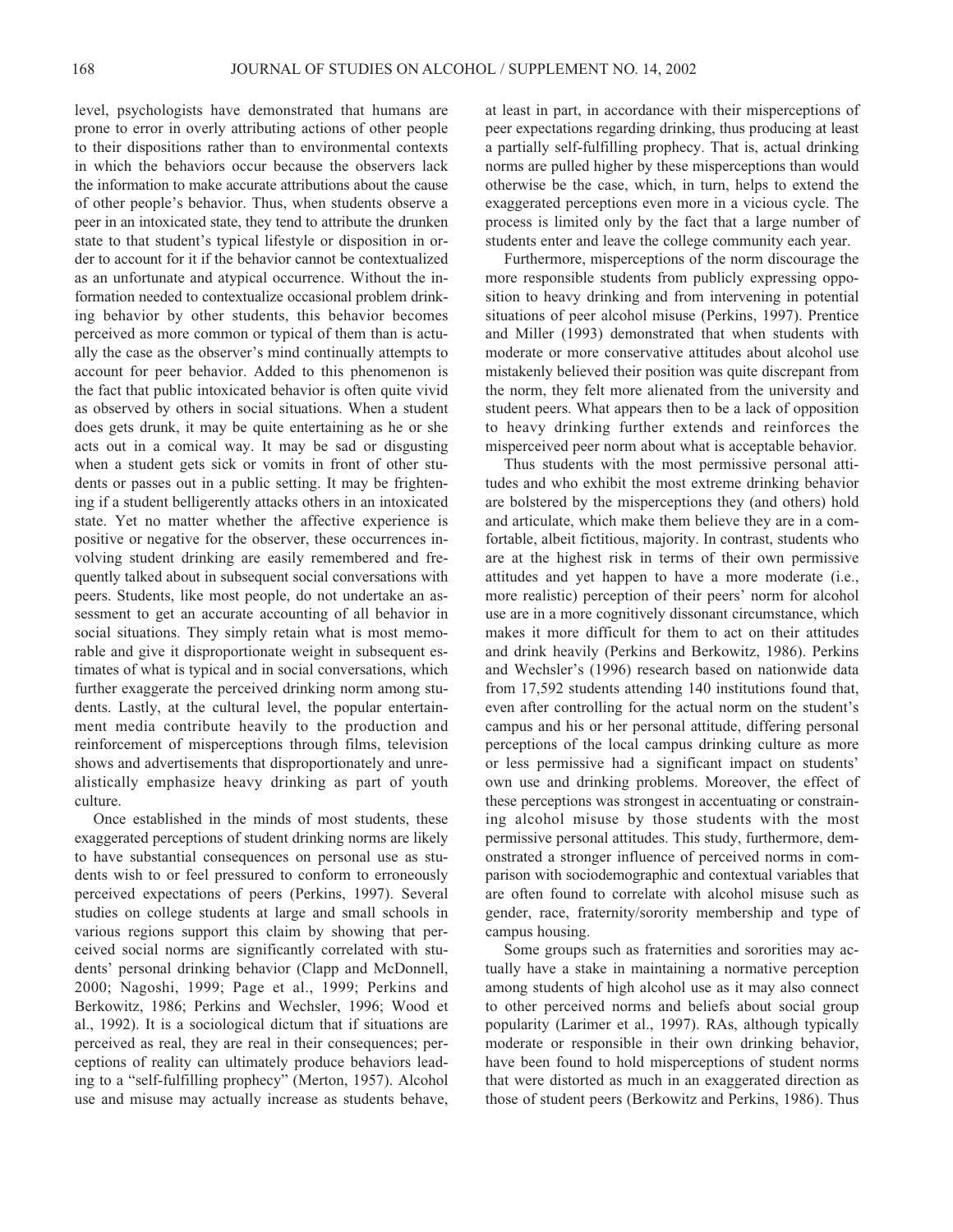RAs as "carriers" of these misperceived peer norms may have a negative impact on new students as the RAs pass along in conversation the common notions about student drinking, thereby inadvertently encouraging moderate students to drink more and giving erroneous normative license to students with the most permissive personal dispositions about drinking. Likewise, faculty and staff who are also "carriers" of the misperception may inadvertently add to the problem by reinforcing students' notions that most students drink much more heavily than is the case as they communicate this misperception in casual conversation or in traditional prevention programs on campus.

#### **Norms Research Implications for Prevention Programs**

#### *Reducing student misperceptions of peer norms*

Given the pervasiveness of exaggerated perceptions of peer drinking norms and the research suggesting that these misperceptions facilitate alcohol misuse, some prevention researchers and program specialists have introduced a variety of interventions to reduce these misperceptions. The strategy of communicating actual student norms to dispel myths, increasingly referred to as the "social norms approach," has begun to receive significant attention for its simplicity, cost efficiency and effect (Berkowitz, 1997; Haines, 1996; Johannessen et al., 1999; Perkins, 1997). The basic idea is simply to communicate the truth about peer norms in terms of what the majority of students actually think and do concerning alcohol consumption. Thus the message to students is a positive one—that the norm is one of safety, responsibility and moderation because that is what the majority of students think and do in most student populations. In some instances, the actual norms in terms of average consumption levels or the predominant attitude about drinking on a campus or within a particular student constituency may be far from ideal, but the actual norms are substantially less problematic than what students believe the norms to be. Therefore, communicating the truth about student norms becomes a constraining intervention on problem drinking no matter what the actual norms are. As students begin to adhere to more accurately perceived norms that are relatively moderate, the actual norms become even more moderate as the process of misperception leading to misuse is reversed.

Interventions can publicize data about actual drinking norms in orientation programs, student newspaper ads and articles, radio programs, lectures, campus poster campaigns and other public venues to address high-risk students' misperceptions as well as those of students at large (Berkowitz and Perkins, 1987; Haines, 1996; Johannessen et al., 1999; Perkins, 1997; Perkins and Craig, forthcoming). Such publicity can help reduce students' false impressions about alcohol and other drug use. Disseminating information as widely as possible is especially important because, as previously noted, all types of students may be "carriers" of the misperceptions even if they themselves do not misuse alcohol. Although most prevention programs on campuses have not employed electronic media to supplement interpersonal and print communications (Werch et al., 1996), the opportunities for using such media with a social norms approach are clear (Perkins and Craig, forthcoming).

Initial results of program interventions that have adopted an intensive social norms approach are quite promising. Several institutions with programs that have intensively and persistently communicated accurate norms about healthy majorities of students have experienced significant reductions in high-risk or heavy episodic drinking rates (as much as 20% declines) in relatively short time periods (see Berkowitz, 1997; Haines, 1996, 1998; Haines and Spear, 1996; Jeffrey, 2000; Johannessen et al., 1999; Perkins and Craig, forthcoming). Taken together, these findings provide remarkably strong support for the potential impact of the social norms approach. Although any of the case studies in this literature might be challenged or criticized as imperfect on some methodological criterion, each study with different strengths and weaknesses conducted at different times produces remarkably similar results with sizable declines in high-risk drinking (DeJong and Linkenbach, 1999). These findings revealing reductions in heavy drinking from schools employing a social norms approach are further strengthened by the fact that the same or similar measures of high-risk drinking among college students nationwide have not shown any decline over the last decade (Johnston et al., 1997; Wechsler et al., 2000). Moreover, the positive impact of social norms interventions is noted at demographically diverse institutions from across the country. The findings of these programs are also particularly valuable because they are longitudinal studies using equivalent pre- and postintervention measures in student samples, some with multiple follow-ups across several years.

Programs can also target specific problem-prone groups (e.g., first-year students, fraternity or sorority members, particular residential units, athletes or individuals identified as high-risk or heavy drinkers) for special attention. Workshops or brief counseling interventions can help these students confront their own misperceptions of peer use and can facilitate discussion about student norms identified in group assessments and campus-wide studies (Barnett et al., 1996; Berkowitz and Perkins, 1987; Borsari and Carey, 2000; Steffian, 1999). Marlatt et al. (1995), for example, targeted entire fraternities and sororities for programming and included accurate group feedback regarding drinking practices within a larger framework of motivational enhancement strategies. Using a sample of college students identified as heavy drinkers at a southwestern university, Agostinelli et al. (1995) reported an experiment that randomly assigned these students to two groups, one receiving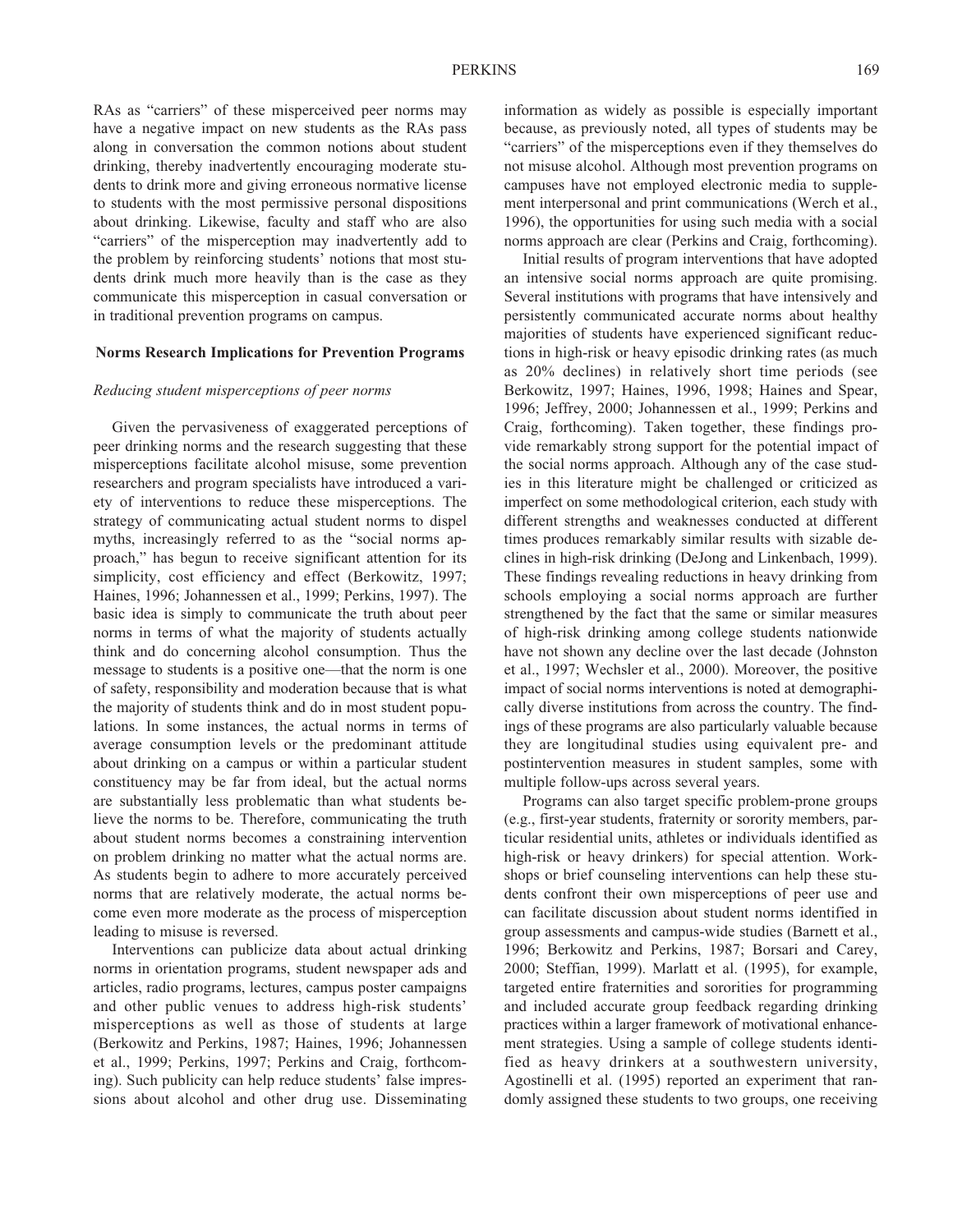mail feedback about personal use compared with actual population norms and a control group receiving no feedback. The results of this experiment demonstrated a significant reduction in alcohol consumption in the group that received normative feedback and no change in the control group after 6 weeks. In another applied experiment at an eastern university (Schroeder and Prentice, 1998), first-year students were invited to participate in alcohol education discussions in small residential groupings as part of their initial orientation program. Half of the groups that agreed to participate were randomly assigned to a presentation of data revealing students' misperceptions of their peers' comfort with campus drinking practices, while the other (control) group participated in a discussion of how to make responsible personal drinking decisions. Students in the experimental groups that had been introduced to actual and perceived norms at the beginning of the year consumed significantly less alcohol on a weekly basis in the followup data collected 4 to 6 months later.

## *Prospects for other normative influences*

Research to date does not suggest that families will play a large role as normative forces beyond what they have instilled in students through modeling drinking behavior and through religious traditions handed down to offspring. Although they may be able to take a more active role in organizations or in punitive control of sons or daughters who have been identified as a problem, it does not appear likely that they will be able to significantly change student behavior by simply continuing to articulate or make more evident their family norms about drinking. Anecdotal comment and news reports have appeared in recent years on the normative influences of graduates, including discussions of the potential negative impact of drunken behavior among alumni and alumnae at athletic events and reunion weekends and the potential positive effects of graduate norms in communicating opposition to alcohol misuse. The value of graduate norms in prevention initiatives remains an open question, however, without any research evidence.

Research about faculty contributions to prevention is quite limited, but what evidence exists clearly suggests the need to move beyond specialized teaching about pharmacological effects and risks of drinking if faculty are to make a contribution. Given the extent of interaction many faculty have with students at some schools, the opportunity exists for faculty to exert a stronger collective voice about their norms and standards regarding drinking. This may take place by raising issues of social values and concerns about consumption and by highlighting positive normative values that already exist among students and faculty both in a variety of course contexts and in informal interaction (Leavy and Dunlosky, 1989).

RAs as a normative influence exist in an inherent position of role conflict as they simultaneously play the part of friend, counselor and older sibling to new students as well as official institutional representative in living environments. Limited research suggests that they personally model reasonable behavior and informally negotiate compromises of drinking violations on the part of residents, if drinking is done with discretion to minimize problems with relationships both inside and outside the residence. The potential for improving prevention through RAs from a normative vantage point may lie in two areas related to misperceived norms. First, RAs can be trained not to be "carriers" of the misperception by talking about accurate norms rather than false stereotypes with new students. Second, they can work with residents to identify the actual levels of student support for residential policies regarding alcohol because the residence hall community is likely to perceive that there is less support for policies than is actually the case. By raising student consciousness of the actual normative support that does exist for limitations on drinking, policies may be easier to enforce. If RAs and student residents can more accurately perceive less opposition to drinking regulations than they initially thought, then both RAs and student residents can more easily demand adherence to the policies. Then, strengthened by a growing realization of support for policies that promote healthy environments, students and RAs, along with administrators, can more effectively call for further policy reforms on campus (DeJong and Linkenbach, 1999).

To conclude, there is significant potential for engaging norms to serve in prevention efforts to reduce problem drinking among students. Work on correcting misperceived student norms to constrain problem drinkers and empower responsible students, in particular, holds great promise based on theory and research to date. Although the normative power of constituencies other than student peers appears to be more limited, much more research is needed to explore these domains and suggest ways in which positive social norms provided by faculty, graduates and residence life staff can be more salient in students' lives.

#### **References**

- AGOSTINELLI, G., BROWN, J.M. AND MILLER, W.R. Effects of normative feedback on consumption among heavy drinking college students. J. Drug Educ. **25:** 31-40, 1995.
- AGOSTINELLI, G. AND MILLER, W.R. Drinking and thinking: How does personal drinking affect judgments of prevalence and risk? J. Stud. Alcohol **55:** 327-337, 1994.
- ANDREWS, M.L. The knowledge, attitudes, and behavior concerning alcohol use of resident assistants and residence hall students. J. Alcohol Drug Educ. **33** (1): 86-90, 1987.
- ASCH, S.E. Effects of group pressure on the modification and distortion of judgements. In: GUETZKOW, H. (Ed.) Groups, Leadership and Men: Research in Human Relations, Pittsburgh, PA: Carnegie Press, 1951, pp. 177-190.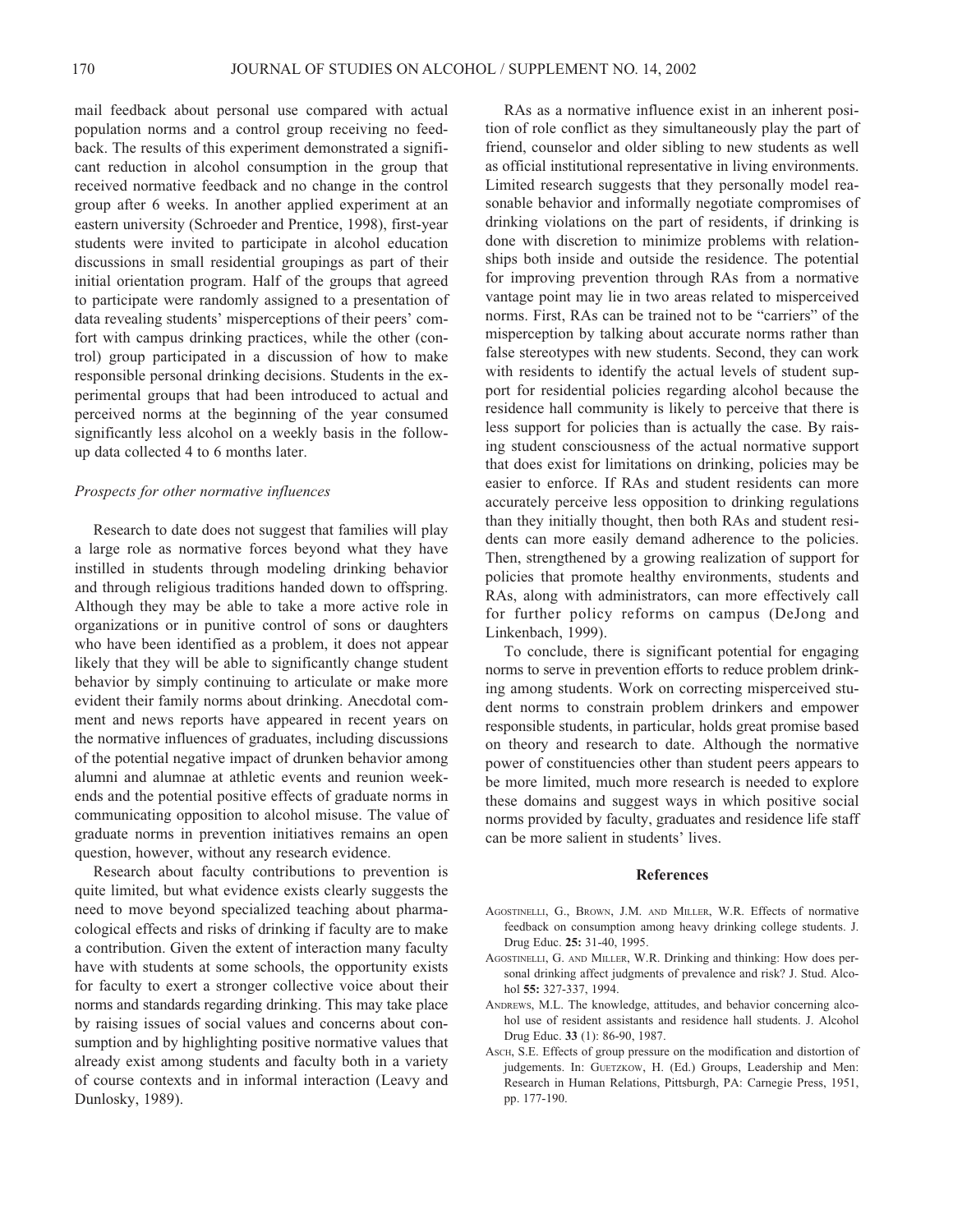ASCH, S.E. Social Psychology, Upper Saddle River, NJ: Prentice Hall, 1952.

- BAER, J.S. AND CARNEY, M.M. Biases in the perceptions of the consequences of alcohol use among college students. J. Stud. Alcohol **54:** 54-60, 1993.
- BAER, J.S., STACY, A. AND LARIMER, M. Biases in the perception of drinking norms among college students. J. Stud. Alcohol **52:** 580-586, 1991.
- BARNETT, L.A., FAR, J.M., MAUSS, A.L. AND MILLER, J.A. Changing perceptions of peer norms as a drinking reduction program for college students. J. Alcohol Drug Educ. **41** (2): 39-62, 1996.
- BECK, K.H. AND TREIMAN, K.A. The relationship of social context of drinking, perceived social norms, and parental influence to various drinking patterns of adolescents. Addict. Behav. **21:** 633-644, 1996.
- BERKOWITZ, A.D. From reactive to proactive prevention: Promoting an ecology of health on campus. In: RIVERS, P.C. AND SHORE, E.R. (Eds.) Substance Abuse on Campus: A Handbook for College and University Personnel, Westport, CT: Greenwood Press, 1997, pp. 119-139.
- BERKOWITZ, A.D. AND PERKINS, H.W. Resident advisers as role models: A comparison of drinking patterns of resident advisers and their peers. J. Coll. Student Personn. **27:** 146-153, 1986.
- BERKOWITZ, A.D. AND PERKINS, H.W. Current issues in effective alcohol education programming. In: SHERWOOD, J.S. (Ed.) Alcohol Policies and Practices on College and University Campuses, Washington, DC: National Association of Student Personnel Administrators, 1987, pp. 69-85.
- BORSARI, B.E. AND CAREY, K.B. Understanding fraternity drinking: Five recurring themes in the literature, 1980-1998. J. Amer. Coll. Hlth **48:** 30-37, 1999.
- BORSARI, B. AND CAREY, K.B. Effects of a brief motivational intervention with college student drinkers. J. Cons. Clin. Psychol. **68:** 728-733, 2000.
- BRADLEY, J.R., CARMAN, R.S. AND PETREE, A. Personal and social drinking motives, family drinking history, and problems associated with drinking in two university samples. J. Drug Educ. **22:** 195-202, 1992.
- BURRELL, L.F. College students' recommendations to combat abusive drinking habits. J. Coll. Student Devel. **31:** 562-563, 1990.
- CAMPBELL, E.Q. The internalization of moral norms. Sociometry **27:** 391 412, 1964.
- CLAPP, J.D. AND MCDONNELL, A.L. The relationship of perceptions of alcohol promotion and peer drinking norms to alcohol problems reported by college students. J. Coll. Student Devel. **41:** 19-26, 2000.
- DEJONG, W. AND LINKENBACH, J. Telling it like it is: Using social norms marketing campaigns to reduce student drinking. Amer. Assoc. Higher Educ. Bull. **32:** 11-16, 1999.
- DUITSMAN, D.M. AND CYCHOSZ, C.M. The efficacy of a university drug education course on factors that influence alcohol use. J. Drug Educ. **27:** 223-229, 1997.
- DURKHEIM, E. Suicide: A Study in Sociology, New York: Free Press, 1951.
- FESTINGER, L. A theory of social comparison processes. Human Relat. **7:** 117-140, 1954.
- GONZALEZ, G.M. Should alcohol and drug education be a part of comprehensive prevention policy? The evidence from the college campus. J. Drug Issues **18:** 355-365, 1988.
- GUSFIELD, J.R. The structural context of college drinking. Q. J. Stud. Alcohol **22:** 428-443, 1961.
- HAINES, M.P. A Social Norms Approach to Preventing Binge Drinking at Colleges and Universities, Newton, MA: Higher Education Center for Alcohol and Other Drug Prevention, Department of Education, 1996.
- HAINES, M.P. Social norms in a wellness model for health promotion in higher education. Wellness Manag. **14:** 1-10, 1998.
- HAINES, M.P. AND SPEAR, S.F. Changing the perception of the norm: A strategy to decrease binge drinking among college students. J. Amer. Coll. Hlth **45:** 134-140, 1996.
- JEFFREY, L.R. The New Jersey Higher Education Consortium Social Norms Project: Decreasing Binge Drinking in New Jersey Colleges and Universities by Correcting Student Misperceptions of College Drinking Norms, Glassboro, NJ: Center for Addiction Studies, Rowan University, 2000.
- JOHANNESSEN, K., COLLINS, C., MILLS-NOVOA, B. AND GLIDER, P. A Practical Guide to Alcohol Abuse Prevention: A Campus Case Study in Implementing Social Norms and Environmental Management Approaches, Tucson, AZ: Campus Health Service, University of Arizona, 1999.
- JOHNSTON, L.D., O'MALLEY, P.M. AND BACHMAN, J.G. National Survey Results on Drug Use from the Monitoring the Future Study, 1975-1995, Vol. 2, NIH Publication No. 98-4140, Washington: Government Printing Office, 1997.
- KANDEL, D.B. Drug and drinking behavior among youth. Annual Rev. Sociol. **6:** 235-285, 1980.
- KANDEL, D.B. On processes of peer influences in adolescent drug use: A developmental perspective. Adv. Alcohol Subst. Abuse **4** (3-4): 139 163, 1985.
- KARWACKI, S.B. AND BRADLEY, J.R. Coping, drinking motives, goal attainment expectancies and family models in relation to alcohol use among college students. J. Drug Educ. **26:** 243-255, 1996.
- LARIMER, M.E., IRVINE, D.L., KILMER, J.R. AND MARLATT, G.A. College drinking and the Greek system: Examining the role of perceived norms for high-risk behavior. J. Coll. Student Devel. **38:** 587-598, 1997.
- LEAVY, R.L. AND DUNLOSKY, J.T. Undergraduate student and faculty perceptions of problem drinking. J. Stud. Alcohol **50:** 101-107, 1989.
- LEICHLITER, J.S., MEILMAN, P.W., PRESLEY, C.A. AND CASHIN, J.R. Alcohol use and related consequences among students with varying levels of involvement in college athletics. J. Amer. Coll. Hlth **46:** 257-262, 1998.
- LINKENBACH, J. Imaginary peers and the reign of error. Prev. Connect. **3:** 1-5, 1999.
- LO, C.C. Gender differences in collegiate alcohol abuse. J. Drug Issues **25:** 817-836, 1995.
- MADDOX, G.L. (Ed.) The Domesticated Drug: Drinking Among Collegians, New Haven, CT: Coll. and Univ. Press, 1970.
- MARGOLIS, G. Teaching in the chemically-impaired college classroom: Coaching faculty to recognize, evaluate, approach, and refer poorlyperforming students. J. Coll. Student Psychother. **7** (2): 63-78, 1992.
- MARLATT, G.A., BAER, J.S. AND LARIMER, M. Preventing alcohol abuse in college students: A harm reduction approach. In: BOYD, G.M., HOWARD, J. AND ZUCKER, R.A. (Eds.) Alcohol Problems Among Adolescents: Current Directions in Prevention Research, Mahwah, NJ: Lawrence Erlbaum, 1995, pp. 147-172.
- MARTIN, C.M. AND HOFFMAN, M.A. Alcohol expectancies, living environment, peer influence, and gender: A model of college-student drinking. J. Coll. Student Devel. **34:** 206-211, 1993.
- MERTON, R.K. The self-fulfilling prophecy. In: MERTON, R.K. Social Theory and Social Structure, New York: Free Press, 1957, pp. 421-436.
- NAGOSHI, C.T. Perceived control of drinking and other predictors of alcohol use and problems in a college student sample. Addict. Res. **7:** 291-306, 1999.
- NEWCOMB, T.M. Personality and Social Change: Attitude Formation in a Student Community, New York: Dryden Press, 1943.
- NEWCOMB, T.M. AND WILSON, E.K. College Peer Groups: Problems and Prospects for Research, Chicago, IL: Aldine, 1966.
- ORCUTT, J.D. The social integration of beers and peers: Situational contingencies in drinking and intoxication. In: PITTMAN, D.J. AND WHITE, H.R. (Eds.) Society, Culture, and Drinking Patterns Reexamined, New Brunswick, NJ: Rutgers Center of Alcohol Studies, 1991, pp. 198 215.
- PAGE, R.M., SCANLAN, A. AND GILBERT, L. Relationship of the estimation of binge drinking among college students and personal participation in